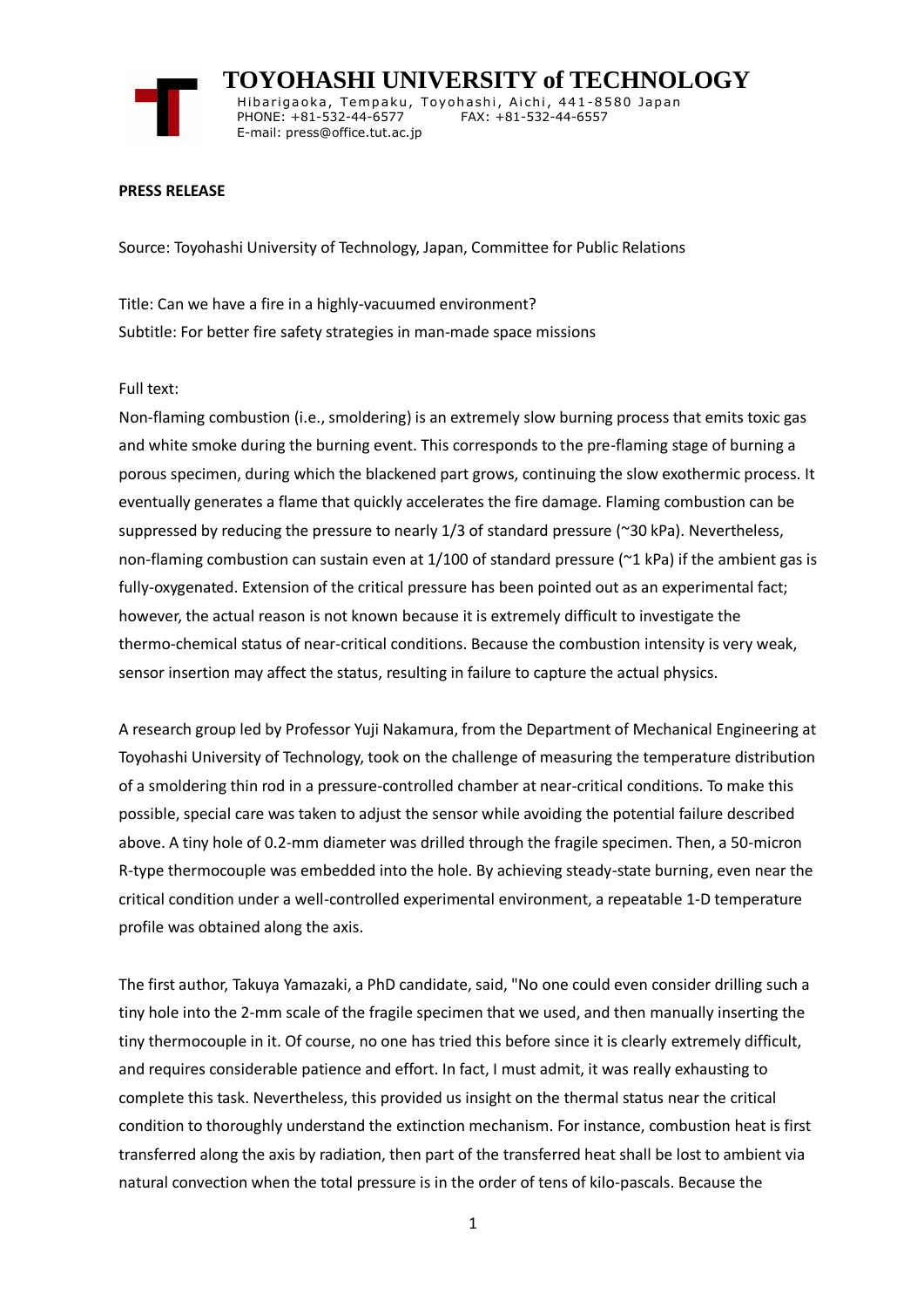## **TOYOHASHI UNIVERSITY of TECHNOLOGY**

Hibarigaoka, Tempaku, Toyohashi, Aichi, 441-8580 Japan PHONE: +81-532-44-6577 FAX: +81-532-44-6557 E-mail: press@office.tut.ac.jp

convective heat loss tends to be suppressed when the total pressure decreases, the heat transferred by radiation could remain in the specimen to avoid extinction. This fact has been demonstrated by this work for the first time ever because we are the first group to take on the 'super' challenge of measuring the precise temperature distribution of a smoldering specimen at near extinction."

"The present results are opened to the fire society simply owing to Takuya's personal devotion. This outcome suggests that the vacuumed operation to extinguish fire in space may fail unless the proper condition is achieved. Otherwise, smoldering would survive, and it would cause the fire to result in secondary damage to the cabin. This work is just the first step to propose a fire safety strategy (regulation) in outer space habitats to privatize space development", explains Professor Yuji Nakamura.

We use the term "smoldering" frequently, but, in reality, no one knows how a specimen burns to generate heat locally. It has been considered that surface oxidation is the source of heat generation, and that gas-phase reaction is not required to be considered. However, based on recent numerical predictions by a Chinese research team (a member of an international collaboration team led by Prof. Nakamura), it was found that a gas-phase gentle heat generation can support or promote surface oxidation.

To further the cause of understanding smoldering in low pressures, another international collaboration team in the United States, led by Prof. Nakamura, will assume the challenge to experimentally identify the reactivity in the gas-phase. This is a very important endeavor, because scant attention has been paid to the reaction status of the micro-pores of a burning specimen.

Funding agency: JSPS program "Overseas Challenge Program for Young Researchers"

## Reference:

Yamazaki, T., Matsuoka, T., and Nakamura, Y., "Near-extinction Behavior of Smoldering Combustion under Highly-vacuumed Environment", Proc. Combust. Inst., Vol.37, in print (DOI: 10.1016/j.proci.2018.06.200).

Further information Toyohashi University of Technology 1-1 Hibarigaoka, Tempaku, Toyohashi, Aichi Prefecture, 441-8580, JAPAN Inquiries: Committee for Public Relations E-mail: press@office.tut.ac.jp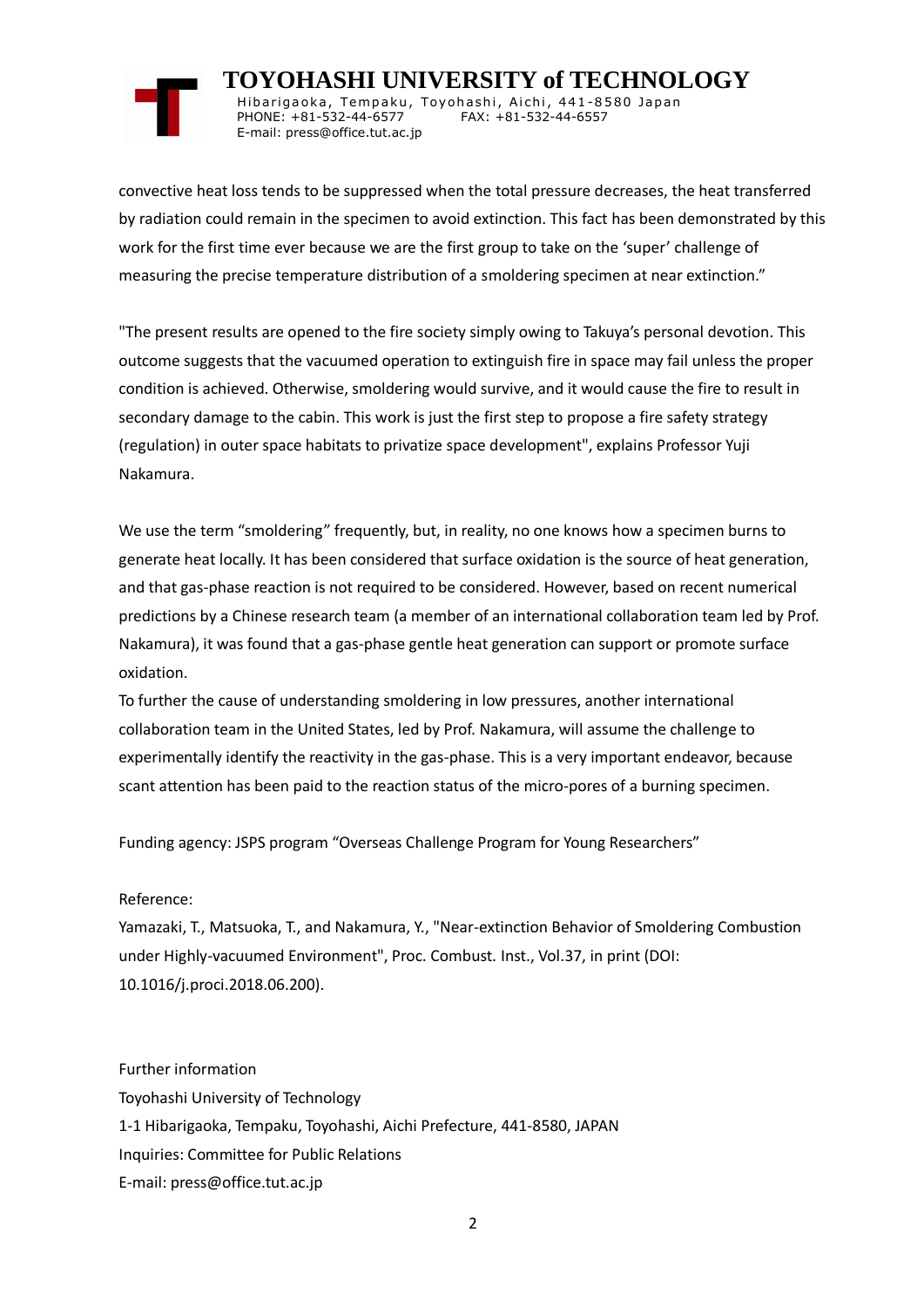

 **TOYOHASHI UNIVERSITY of TECHNOLOGY** Hibarigaoka, Tempaku, Toyohashi, Aichi, 441-8580 Japan PHONE: +81-532-44-6577 FAX: +81-532-44-6557 E-mail: press@office.tut.ac.jp

Toyohashi University of Technology founded in 1976 as a National University of Japan is a research institute in the fields of mechanical engineering, advanced electronics, information sciences, life sciences, and architecture.

Website[: https://www.tut.ac.jp/english/](https://www.tut.ac.jp/english/)



Title: Smoldering limit observed in low pressure

Caption: Effects on smoldering speed (propagation velocity) and extinction condition against the pressure at various adopted O2 conditions





Title: Experimental setup (temperature measurement)

Caption: Temperature measurement device: fine thermocouple installed in 0.2-mm diameter hole in the specimen